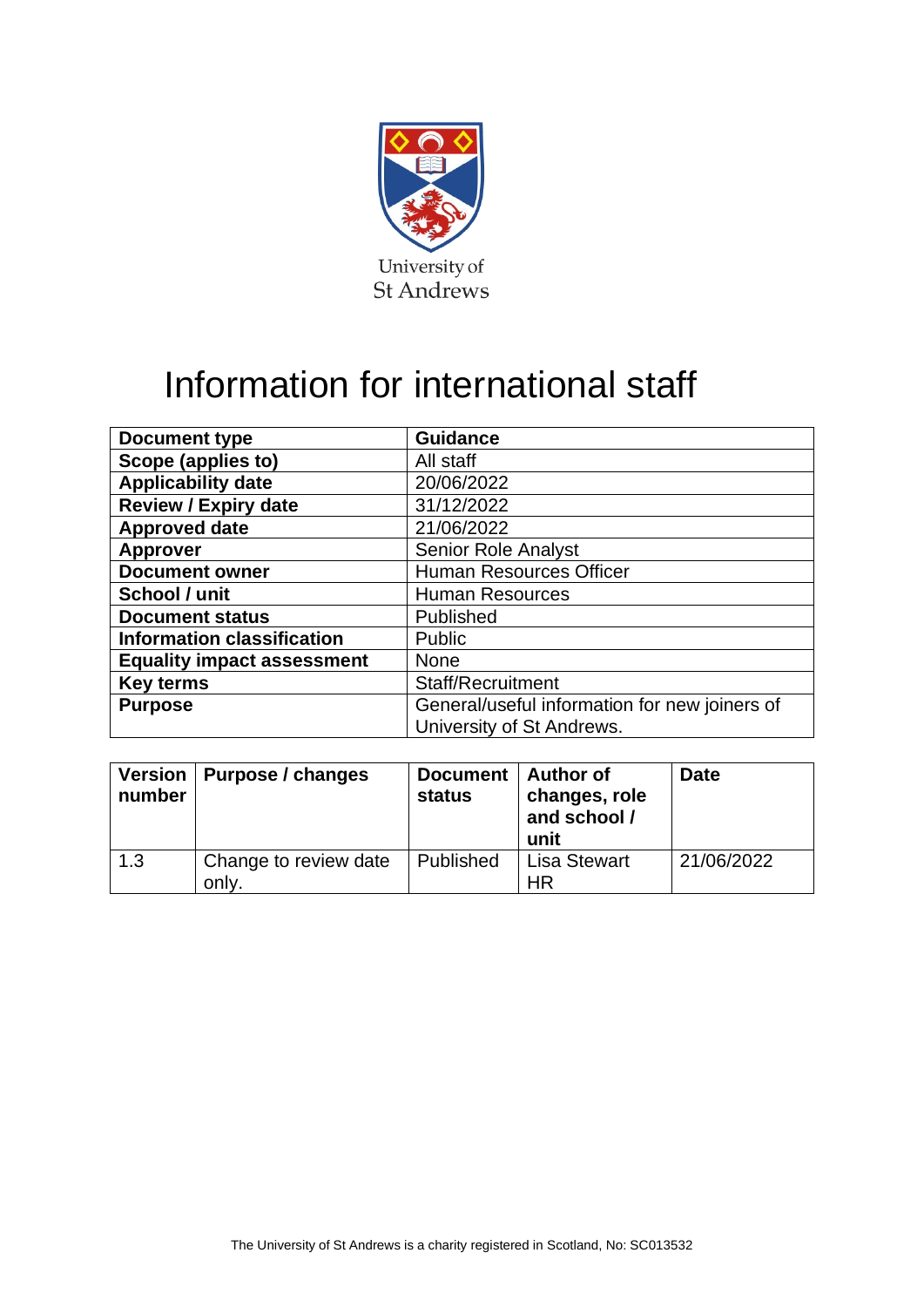## **Table of contents**

| 1 <sub>1</sub> | Introduction                                    | 3              |
|----------------|-------------------------------------------------|----------------|
| 2.             | Induction                                       | 3              |
| 3.             | Employee services within the University library | 3              |
| 4.             | Where to live and how to find a home            | $\overline{4}$ |
| 5.             | <b>Banking</b>                                  | 5              |
| 6.             | Benefits, tax and National Insurance            | 6              |
| 7.             | Laws and Rules in the United Kingdom            | $\overline{7}$ |
| 8.             | <b>Health and Wellbeing</b>                     | 8              |
| 9.             | Immigration Information                         | 9              |
| 10.            | Driving in the UK                               | 9              |
| 11.            | Finding a School                                | 10             |
| 12.            | Childcare                                       | 11             |
| 13.            | Religion                                        | 11             |
| 14.            | <b>Holidays and Celebrations</b>                | 12             |
| 15.            | <b>Local Services</b>                           | 12             |
| 16.            | <b>Staff Discount Scheme</b>                    | 13             |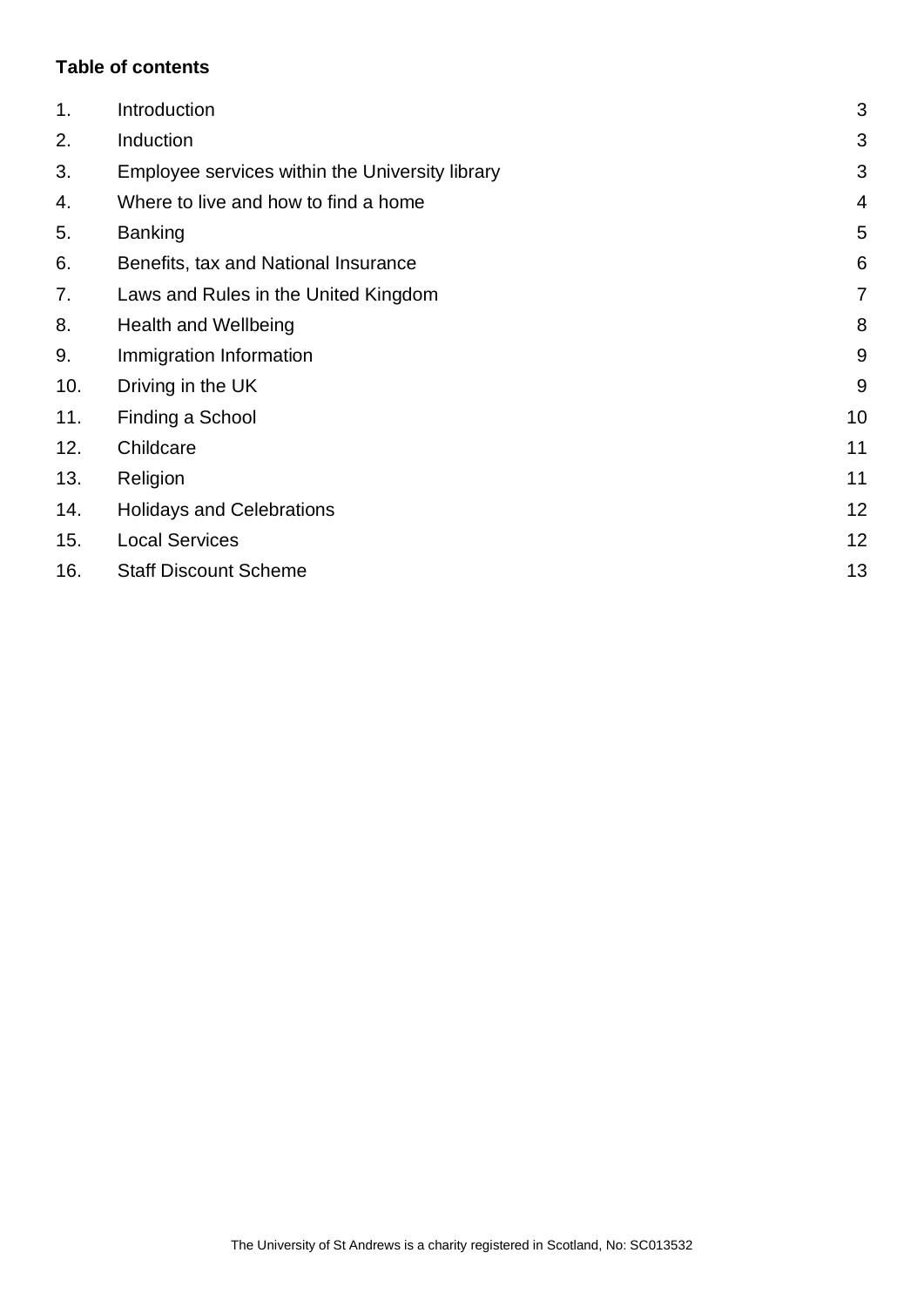#### <span id="page-2-0"></span>**1. Introduction**

- 1.1 This guide has been designed to give you some essential information which we hope will ensure that your arrival to the UK and the University goes as smoothly as possible. It includes information about accommodation, banking, transport, school and other useful pieces of information.
- 1.2 The University website can be found at [http://www.st-andrews.ac.uk/.](http://www.st-andrews.ac.uk/) A lot of information which will be of use to you can be found here. You could always make a start by looking at the [Human Resources](https://www.st-andrews.ac.uk/hr/) pages and those of the School/Unit you will be joining – hopefully this will give you a better feel for the University.

#### <span id="page-2-1"></span>**2. Induction**

- 2.1 Within the first few months of your employment you will be invited to attend the University Staff Induction organised by colleagues in [OSDS](https://www.st-andrews.ac.uk/osds/) (Organisational & Staff Development Services). The main aim of the day is to provide new employees with an overview of the University's strategic objectives as well as an understanding of how the University functions. There is usually a short presentation by the Principal of the University as well as short presentations by several Service Units including HR, Library and Sports Centre.
- 2.2 OSDS also have some valuable information that can be found at the following web link that may assist you with your move to St Andrews: [https://www.st](https://www.st-andrews.ac.uk/osds/essentials/)[andrews.ac.uk/osds/essentials/.](https://www.st-andrews.ac.uk/osds/essentials/)

#### <span id="page-2-2"></span>**3. Employee services within the University library**

3.1 The [main library](http://www.st-andrews.ac.uk/library/) on North Street is the primary University library. In addition, the University of St Andrews Library administers and staffs several departmental libraries throughout the University. Some of the Schools also have small libraries administered by the School/Department in which they sit. Details of library spaces can be found at the following link:<https://www.st-andrews.ac.uk/library/library-spaces/>

## **3.2 IT Services**

3.2.1 [IT Services](https://www.st-andrews.ac.uk/itsupport/) provides the University's central computing and email services.

## **3.3 Human Resources**

- 3.3.1 The [HR website](https://www.st-andrews.ac.uk/hr/) gives you the contact details for the [HR Business Partner](https://www.st-andrews.ac.uk/hr/businesspartner/) who works with the School/Unit you will be joining. In addition, you will be able to find information on employment policies and guidance, recruitment and selection and the support and advice administration teams.
- 3.3.2 The [Salaries office](https://www.st-andrews.ac.uk/hr/salariesandpensions/) falls within Human Resources and its web pages can give you information on salary scales, removal expenses and pensions.

#### **3.4 Finance**

3.4.1 The [Finance office](https://www.st-andrews.ac.uk/about/professional-services/finance/) can provide you with a wide range of services from transferring grants, grant application and management to setting up accounts, payment of invoices and corporate credit cards.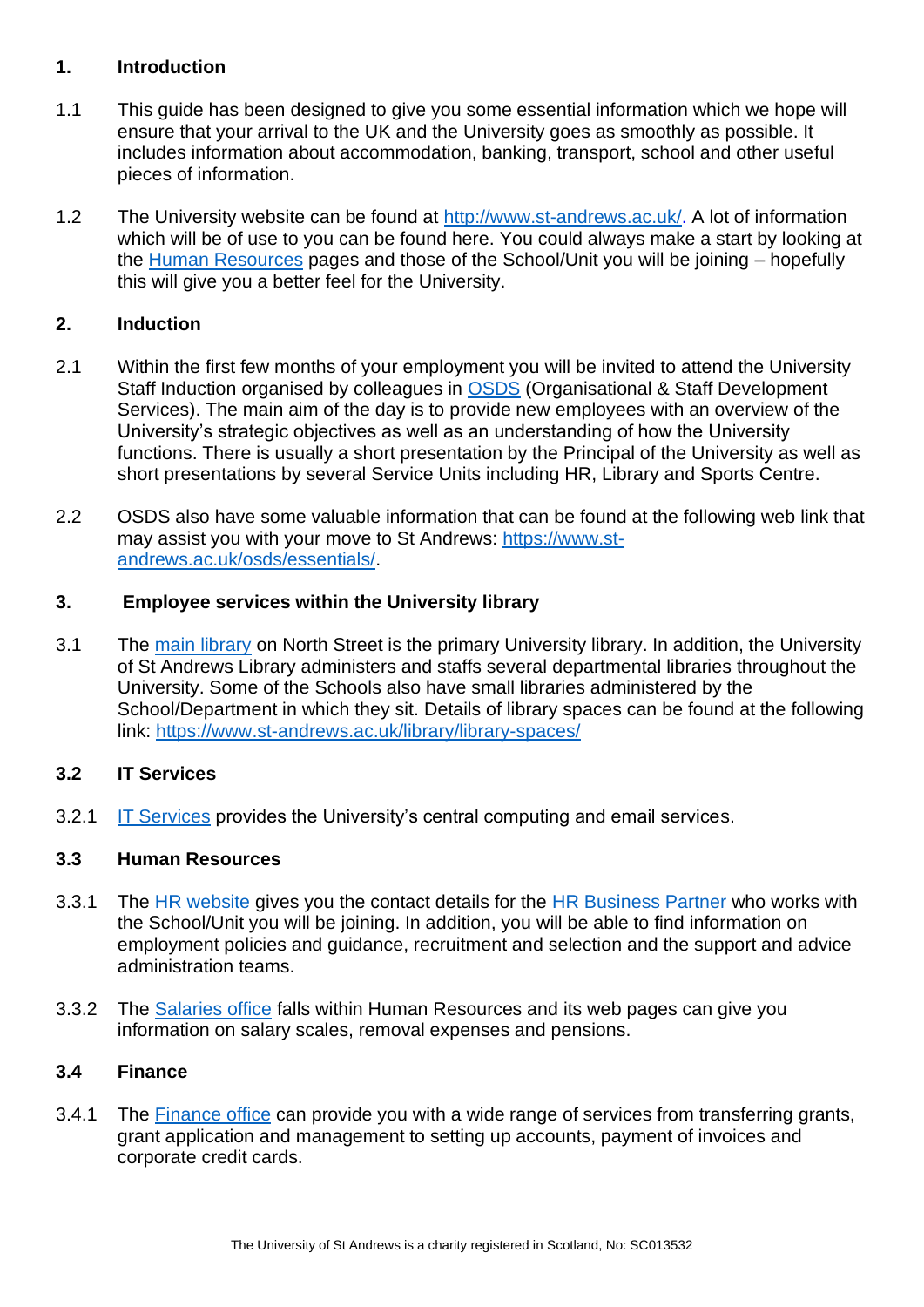#### **3.5 Sports Centre**

3.5.1 The [University Sports Centre](https://www.st-andrews.ac.uk/community/living/sports-centre/) is open to employees as well as students. A wide range of activities are on offer from personal fitness services to a variety of classes.

#### <span id="page-3-0"></span>**4. Where to live and how to find a home**

- 4.1 St Andrews and the surrounding areas within Fife and Tayside offer a wide variety of housing, the majority of which are served by good public transport links. Popular areas apart from St Andrews are:
	- East Neuk Villages traditional fishing villages found along the northeast coast of Fife from Crail to Earlsferry
	- Wormit, Newport and Tayport villages looking over the Tay estuary towards Dundee
	- Leuchars and Balmullo small villages a short distance from St Andrews and serviced with good public transport links to St Andrews, the rest of Fife and Dundee. Leuchars train station is the station to disembark at for St Andrews.
	- Cupar a busy farm town
	- Dundee is the nearest city and is found just across the Tay estuary. It has a wide range of housing and good public transport links to St Andrews
	- South Fife a range of villages and towns from Upper Largo through to Kirkcaldy
- 4.2 The property centres within Tayside and Fife can be found at
	- [http://www.tspc.co.uk](http://www.tspc.co.uk/)
	- <https://www.fifespc.co.uk/>
- 4.3 A list of Letting Agents and Estate Agents in Fife can be found at [http://www.ukpropertyshop.co.uk/s/Fife/lettingagentsStAndrews.shtml.](http://www.ukpropertyshop.co.uk/s/Fife/lettingagentsStAndrews.shtml) The house buying system in Scotland differs to that in the rest of the UK. The [Scottish Government webpage](https://www.mygov.scot/buying-a-home) provides and overview of the legal process when buying a home in Scotland.

## **4.4 University Accommodation**

4.4.1 The University has a limited amount of accommodation available to employees but may be able to offer some accommodation depending on availability and length of stay. For more information, you should contact the [University Accommodation Office.](https://www.st-andrews.ac.uk/accommodation/contact/)

#### **4.5 What you will need to Rent**

- 4.5.1 If you are a European Union (EU) resident, you will need to provide the following documentation to the letting agents:
	- Confirmation of employment (this can be provided by HR on request)
	- Passport
	- Bank statement for a credit reference
	- Proof of where you have lived for the past 3 years e.g. utility bills
- 4.5.2 If you are not an EU resident, you will need to provide the above documentation along with your visa.
- 4.5.3 Should you wish to buy a property you will need to contact the mortgage lenders direct to find out what documentation you will need. If this is your intention, it would be in your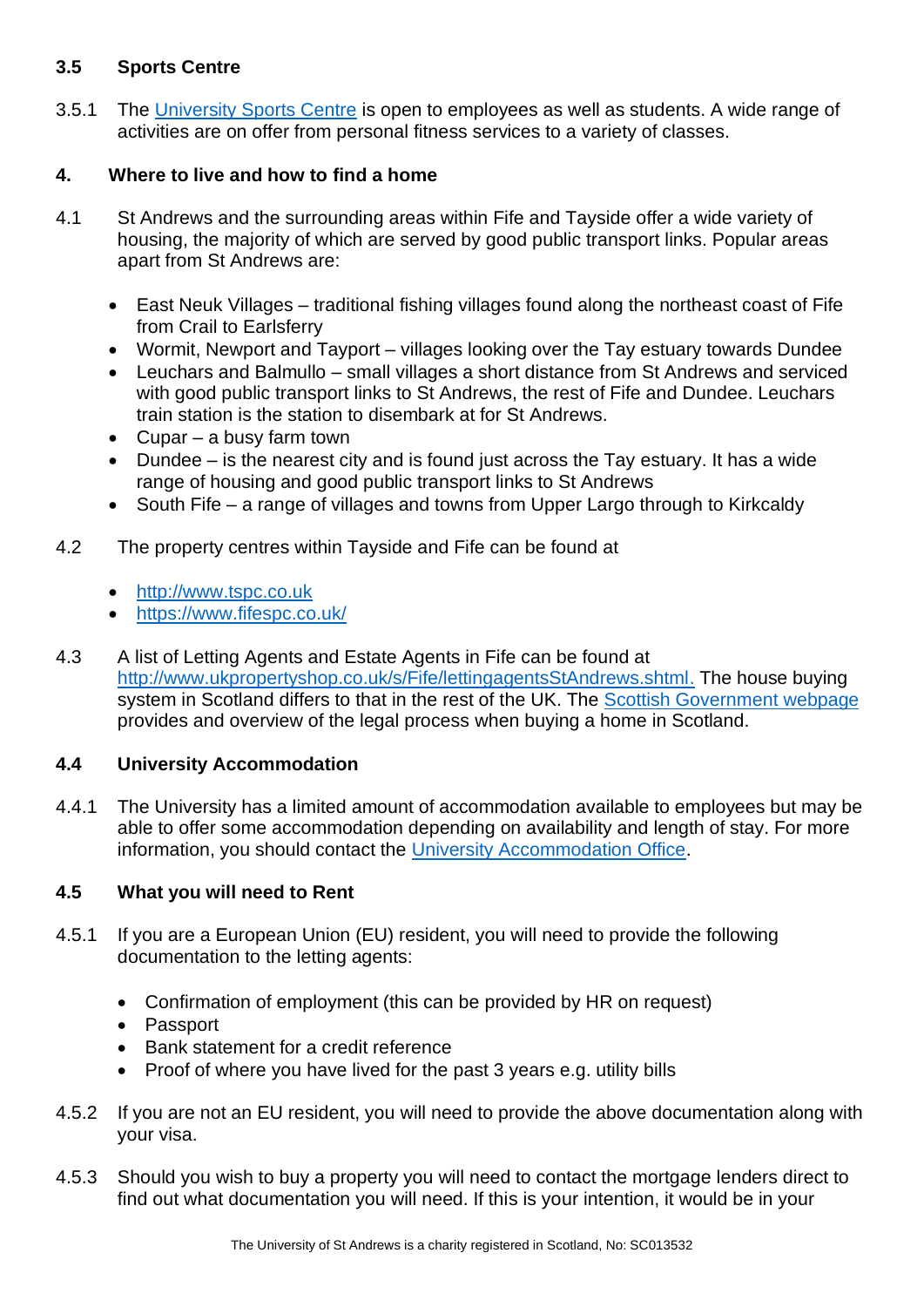interest to join an international bank in your country of origin which has a branch in Scotland e.g. HSBC as this may make the process easier.

#### **4.6 Council Tax and Local Authorities**

- 4.6.1 Whether you rent or buy a property in Scotland, you have to pay [Council Tax.](https://www.gov.uk/council-tax) Council Tax is a system of local taxation used to fund the services provided by the local government such as the police service, fire service, refuse collection etc.
- 4.6.2 The amount that you need to pay depends on where you live and the band your property has been given. The full list of Council Tax charges is available on your local authority website.
- 4.6.3 The total amount of Council Tax due will be shown on a bill that is sent to you, and you can usually pay by direct debit in 10 monthly instalments. The Local Authorities where you live will be able to assist you with any queries regarding Council Tax.

#### <span id="page-4-0"></span>**5. Banking**

5.1 When arriving in St Andrews you may wish to set up a new bank account, you may choose any bank or building society to which your salary can be paid. You should be aware that the University will only pay your salary into a UK bank account. Some staff coming from abroad have found it helpful and less time consuming to open up a bank account with an international bank with a presence in Scotland in their country of origin e.g. HSBC, Lloyds, Santander. Otherwise, there are a number of local banks with branches in St Andrews and most high streets in Scotland:

| <b>Bank of Scotland</b>    | 10 Queen's Gardens, St Andrews, KY16 9TD |
|----------------------------|------------------------------------------|
|                            | 0345 602 0000                            |
|                            | http://www.bankofscotland.co.uk/         |
|                            |                                          |
| <b>Barclays Bank</b>       | 100 Market St, St Andrews KY16 9PB       |
|                            | 0345 734 5345                            |
|                            | https://www.barclays.co.uk/              |
|                            |                                          |
|                            |                                          |
| <b>Clydesdale Bank PLC</b> | 76 South Street, St Andrews, KY16 9JZ    |
|                            | 0800 345 7365                            |
|                            | http://www.cbonline.co.uk/               |
|                            |                                          |
| <b>Santander</b>           | 145 Market Street, St Andrews, KY16 9PZ  |
|                            | 0845 765 4321                            |
|                            | http://www.santander.co.uk/              |
|                            |                                          |
| <b>The Royal Bank of</b>   | 113 South Street, St Andrews, KY16 9QB   |
| <b>Scotland PLC</b>        | 03457 242424                             |
|                            | http://www.rbs.co.uk/                    |
| <b>Nationwide Building</b> | 151 Market Street, St Andrews, KY16 9PF  |
|                            |                                          |
| <b>Society</b>             | 0345 266 1593                            |
|                            | https://www.nationwide.co.uk/            |

5.2 To open an account, you should contact the [Support and Advice](mailto:humres@st-andrews.ac.uk) team in Human Resources and request a [employee verification](https://www.st-andrews.ac.uk/policy/staff-employee-relations-contract-management/employment_verification.pdf) letter which will provide confirmation of your employment with the University and your new UK address.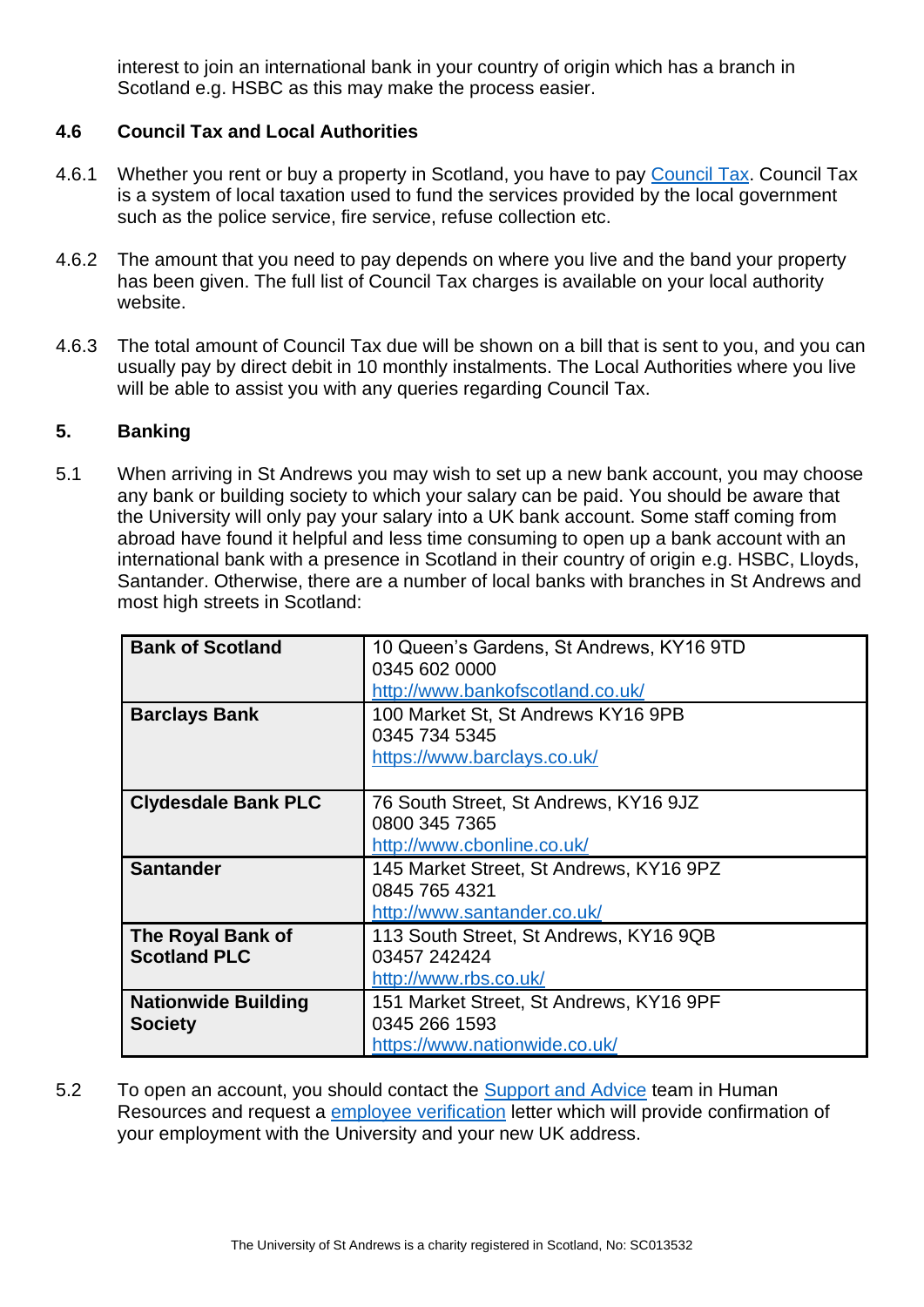## **5.3 What you will need to set up a new bank account**

- 5.3.1 Normally when applying for a new bank account you will be asked to provide the following documents:
	- Your passport or your European Union National Identity Card
	- Letter from Human Resources (mentioned above)
	- An original bank/credit card statement from your existing bank. This must be addressed to you at your residential address and be no more than 3 months old. Your residential address can be where you lived prior to moving to the United Kingdom
- 5.3.2 Please note, by law, the University is not able to give you financial advice.

## <span id="page-5-0"></span>**6. Benefits, tax and National Insurance**

- 6.1 Overseas individuals may be able to claim some social security benefits however, it is a complex system and eligibility is dependent on various circumstances. The [Department for](https://www.gov.uk/government/organisations/department-for-work-pensions)  [Work and Pensions \(DWP\)](https://www.gov.uk/government/organisations/department-for-work-pensions) website offers further and more detailed information for people coming from abroad:
- 6.2 Some benefits are dependent on whether you have paid National Insurance (NI) contributions and others are not. National Insurance is a system of taxes, and its related social security benefits. National Insurance contributions are deducted at source from your salary. If you have not lived in the UK before, you will not normally have paid NI contributions and would therefore not be entitled to benefits that are based on NI contributions.
- 6.3 If, however, you have paid the equivalent of NI contributions in another country (countries in the European Economic Area (EEA) that have a social security agreement with the UK), this can sometimes help you to qualify for benefits in the UK (please note that this will only apply to some benefits). If you hold a Visa issued by the UK Border Agency then you will be unable to claim certain public state benefits (e.g. income support, housing benefit, council tax benefit or working tax credit). If you are in any doubt about your eligibility to claim benefits, then you should contact the Department for Work and Pensions.

# **6.4 National Insurance Number**

- 6.4.1 Children born and resident in the UK are assigned a National Insurance Number (NINO) which allows for NI contributions to be tracked. Every employee at the University of St Andrews needs a NINO.
- 6.4.2 If you are new to the UK you will need to apply for a National Insurance Number so that any contributions that you make to the UK National Insurance Scheme can be recorded. Human Resources will be able to provide an application form for a NINO or alternatively you can apply for a NINO through the Department for Work and Pensions.

# **6.5 The UK Tax System**

- 6.5.1 Generally, the UK charges tax on:
	- Income arising in the UK, whether or not the person to whom it belongs is resident in the UK
	- Income arising outside the UK which belongs to people resident in the UK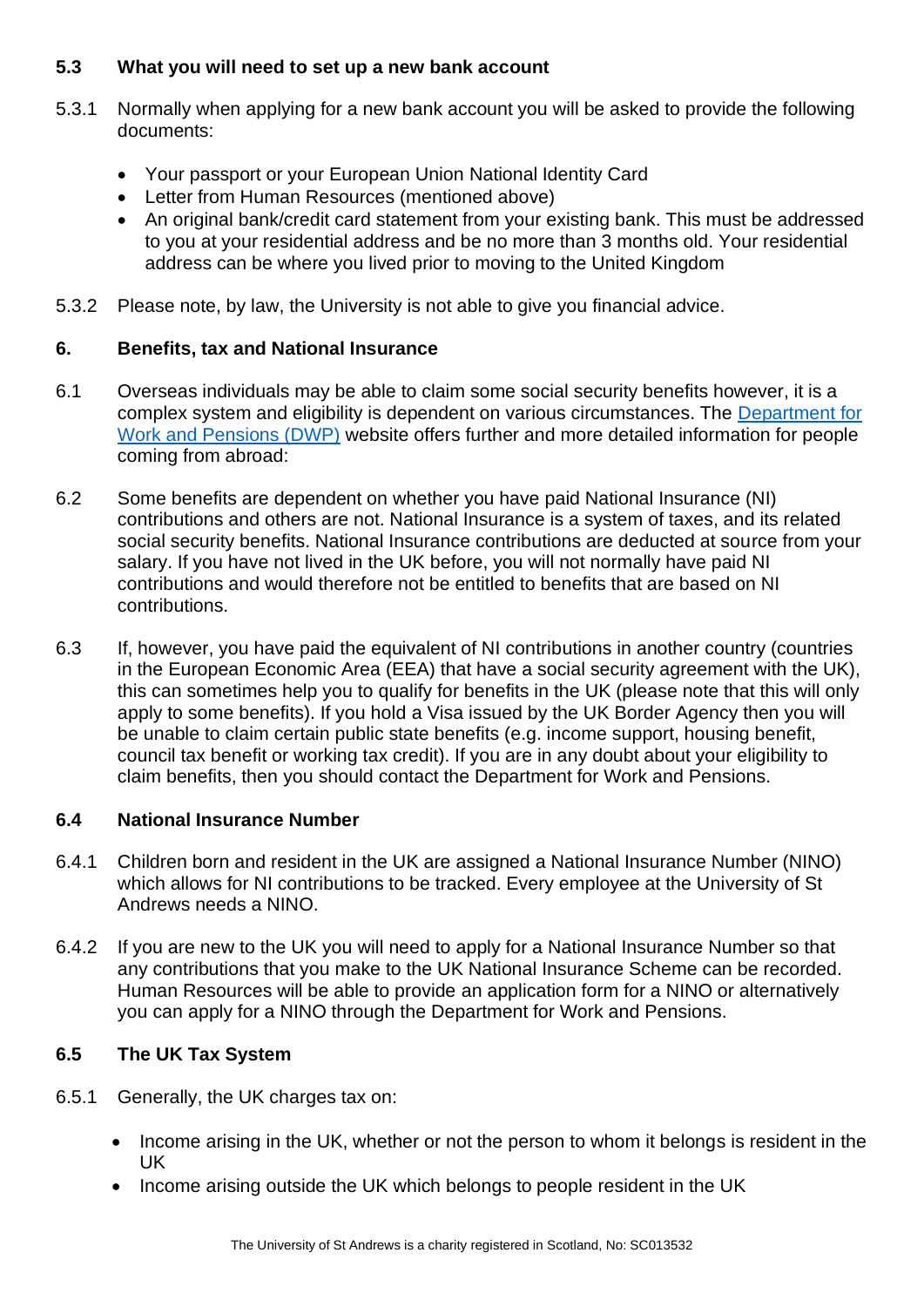- Gains accruing on the disposal of assets anywhere in the world which belong to people resident or ordinarily resident in the UK
- 6.5.2 Special rules apply in some circumstances, but generally the amount of income tax and capital gains tax you have to pay depends on whether you are resident and/or ordinarily resident in the UK, and in some cases your domicile.
- 6.5.3 For further information regarding the UK tax system please refer to the [Inland Revenue's](http://www.hmrc.gov.uk/migrantworkers/index.htm)  [website.](http://www.hmrc.gov.uk/migrantworkers/index.htm)
- 6.5.4 The tax office in Fife is situated in Kirkcaldy approximately 40 minutes by car from St Andrews. The address is 26 Victoria Road, Kirkcaldy, KY1 1DS (Tel 0844 474 0101). There is also a tax office in Dundee – approximately 25 minutes by car from St Andrews. The address is Caledonian House, Greenmarket, Dundee, DD1 4QX (Tel 0844 474 0101).

#### **6.6 PAYE (Pay As You Earn)**

6.6.1 PAYE is a scheme for the collection of income tax due from earnings of an individual. In this scheme, tax is deducted by the employer (i.e. the University) before salary is paid to the employee.

#### <span id="page-6-0"></span>**7. Laws and Rules in the United Kingdom**

- 7.1 [Police Scotland](https://www.scotland.police.uk/contact-us/) was formally established on 1 April 2013 and is responsible for policing across the length and breadth of Scotland, some 28,168 square miles. Police Scotland is the second largest force in the UK after the Metropolitan Police.
- 7.2 The heart of policing is the work done by police constables, who are in constant contact with the public. They patrol the streets on foot or in cars, give advice and deal with disturbances.

#### **7.3 Alcohol**

- 7.3.1 Alcohol is classed as a drug in the UK and there are laws controlling the sale of it to people over a certain age. It is illegal to give an alcoholic drink to a child under five except under medical supervision in an emergency.
- 7.3.2 Children under 16 can enter a pub as long as they are supervised by an adult but cannot have any alcoholic drinks. In Scotland, 16- and 17-year olds can buy beer, wine or cider so long as it is served with a meal and consumed in an area used solely for eating meals.
- 7.3.3 Some towns and cities have local by-laws banning drinking alcohol in public.

#### **7.4 Knives**

7.4.1 It is an offence to carry around with you a knife which has a blade or is sharply pointed. This includes a pocket knife with a cutting edge of more than 7.62 cm or 3 inches. If you are found to be carrying a knife in a public place you will be arrested.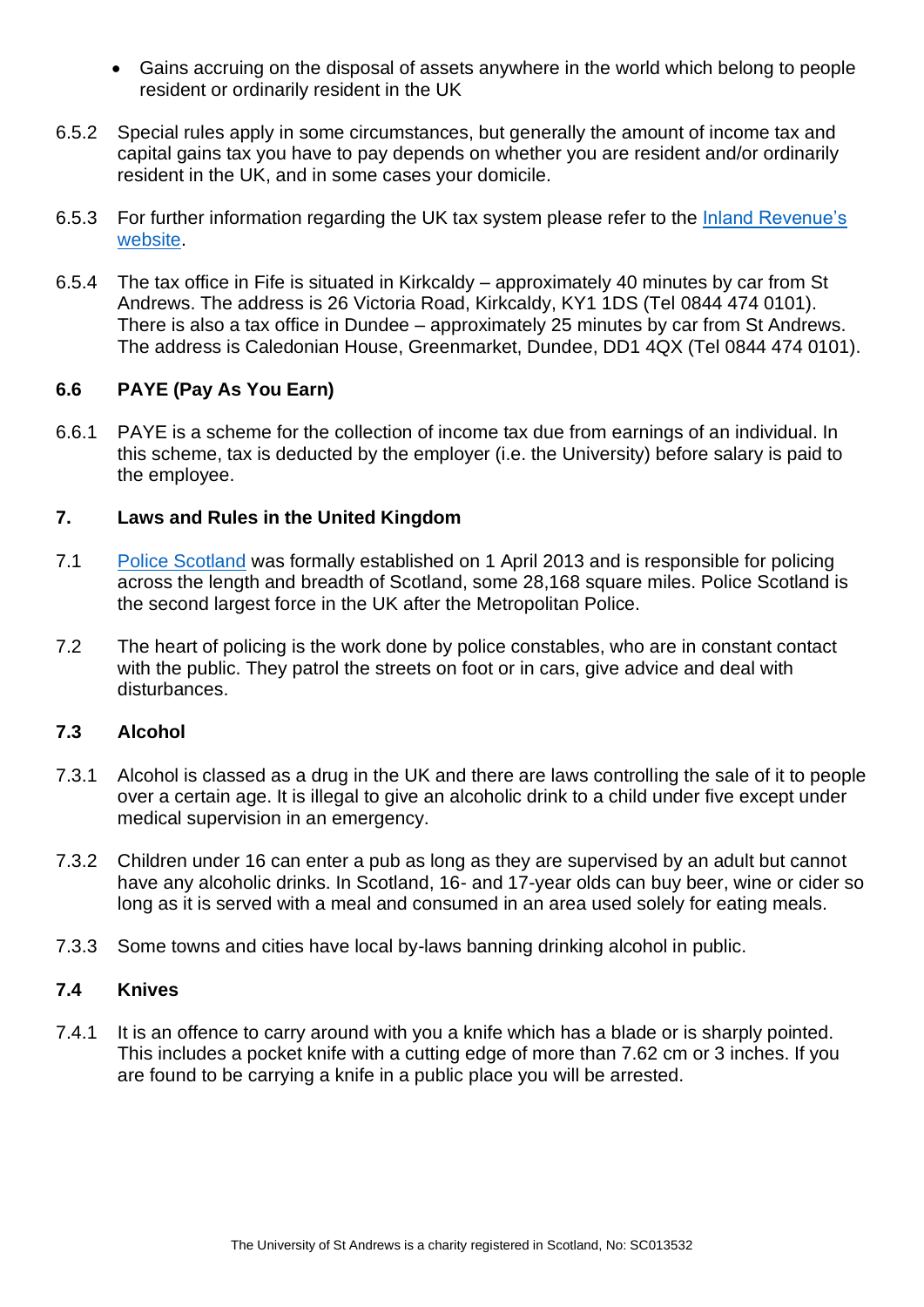#### **7.5 Public Order Hate Crimes**

- 7.5.1 A hate crime is a serious criminal offence committed against a person or property due to hatred of that person's gender, race, religion, colour, ethnicity, disability or sexual orientation. People who do these sorts of things can be prosecuted in the courts.
- 7.5.2 Authorities such as the police, local authorities and schools have a duty to protect you. There are practical steps that agencies can take to help challenge harassment and support the victims.

#### **7.6 Tobacco**

7.6.1 Children under the age of 18 cannot buy any form of tobacco.

#### **7.7 Drugs**

7.7.1 The Urban 75 website has more information on drug laws in the UK: <http://www.urban75.com/Drugs/>

#### <span id="page-7-0"></span>**8. Health and Wellbeing**

#### **8.1 The National Health Service (NHS)**

8.1.1 The [NHS](https://www.nhs24.scot/) is a publicly funded healthcare system in the UK. The NHS usually pays for the majority of health expenses.

#### **8.2 Registering with a Doctor**

- 8.2.1 On arrival in the UK it is important that you register with a local doctor, who we call a GP (General Practitioner). In St Andrews, there are several GP Practices (each Practice has more than 1 GP working in them) located in the St Andrews Community Hospital on Largo Road. It is approximately a 20minute walk from the centre of town.
- 8.2.2 Each town/village will have designated GP Practices and you should register with the one in the town/village you choose to live in. Information on how to register with a [GP Practice](https://www.nhsinform.scot/care-support-and-rights/nhs-services/doctors/registering-with-a-gp-practice) can be obtained in the hyperlink above.
- 8.2.3 In the event of an emergency or if you have not yet registered with a GP and need medical advice, the NHS provides a 24hour telephone service, the number to call is 0845 24 24 24.

#### **8.3 Registering with a Dentist**

8.3.1 If you wish to register with a dentist while you are based in Scotland, you will be able to find a local dental practice in the majority towns in Fife. There are several practices in St Andrews:

| <b>Bupa Dental Care</b> | St Andrews Community Hospital, Largo Road, St Andrews,  <br>KY16 8AR |
|-------------------------|----------------------------------------------------------------------|
|                         | Tel: 0330 057 5107                                                   |
|                         | https://www.bupa.co.uk/dental/dental-care/practices/st-              |
|                         | andrews                                                              |
|                         |                                                                      |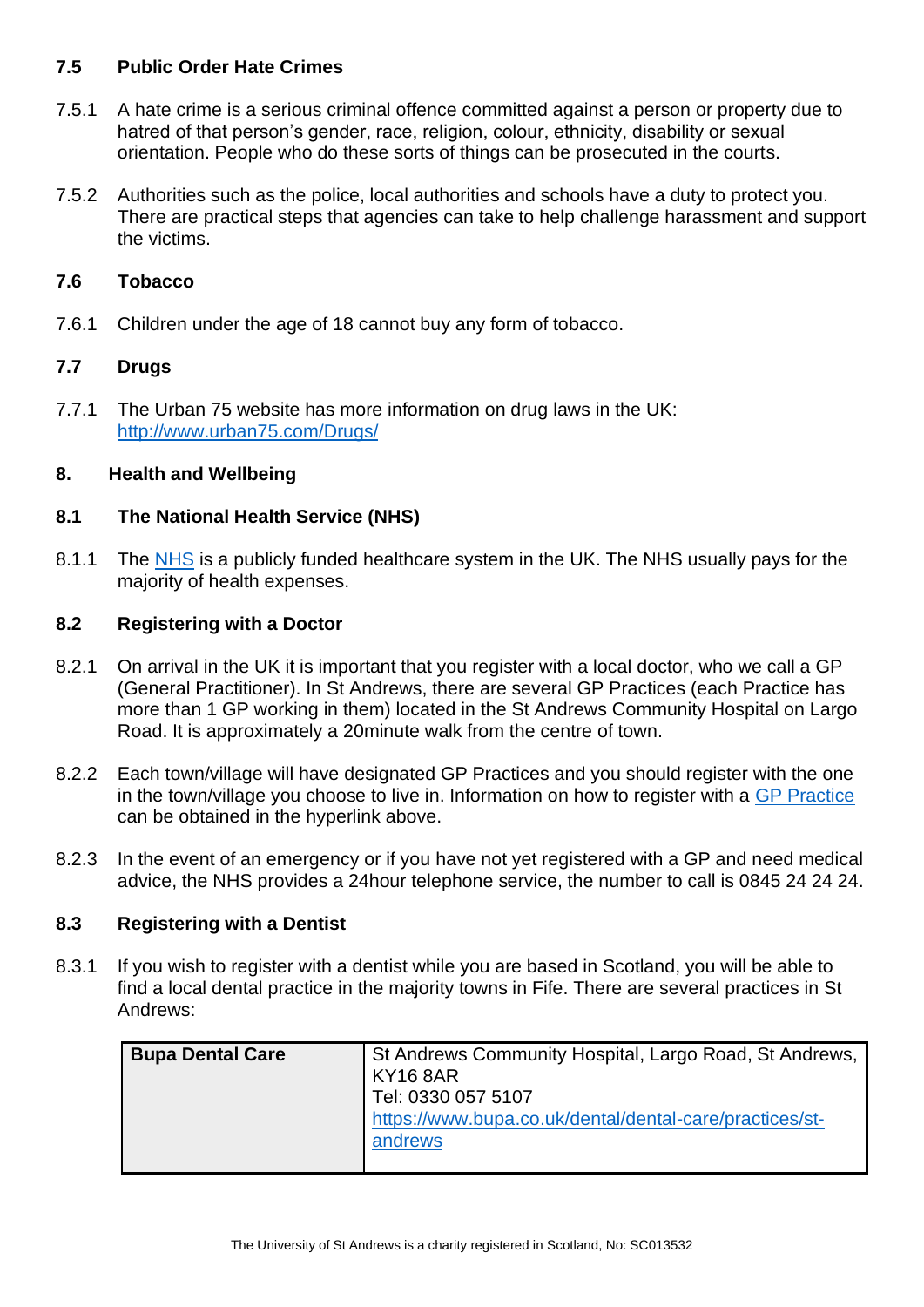| <b>St Andrews Dental Care</b> | 2 Lockhart Place, KY16 9XB             |  |
|-------------------------------|----------------------------------------|--|
| and Implant Clinic            | Tel: 01334 897 988 (24/7)              |  |
|                               | Email: info@standrewsdentalcare.co.uk  |  |
|                               | https://www.standrewsdentalcare.co.uk/ |  |
| <b>Gentle Dental Care</b>     | 85 South Street, KY16 9QW              |  |
|                               | Tel: 01334 475433                      |  |
|                               | Email: info@standrewsdentist.co.uk     |  |
|                               | https://www.standrewsdentist.co.uk/    |  |

8.3.2 If you need emergency dental care and you are either not registered with a practice or it is out with your practice opening hours the following website will give the relevant information to make an emergency appointment: [https://www.nhsinform.scot/care-support-and](https://www.nhsinform.scot/care-support-and-rights/nhs-services/dental/dental-emergencies)[rights/nhs-services/dental/dental-emergencies](https://www.nhsinform.scot/care-support-and-rights/nhs-services/dental/dental-emergencies)

## <span id="page-8-0"></span>**9. Immigration Information**

- 9.1 The UK immigration system is regulated by the [Points Based System](https://www.st-andrews.ac.uk/staff/policy/immigration/) and any contract of employment with the University is conditional upon the employee providing evidence of their eligibility to work in the UK.
- 9.2 Further information regarding immigration requirements in the UK can be found at:
	- [http://www.ukba.homeoffice.gov.uk](http://www.ukba.homeoffice.gov.uk/)
	- <http://ukvisas.gov.uk/en/doineedvisa>

#### **9.3 Registering with Police**

- 9.3.1 The Immigration Act 1971 requires that foreign nationals from the following countries must register with the Police within 7 days of arrival in the UK:
	- *Afghanistan, Algeria, Argentina, Armenia, Azerbaijan, Bahrain, Belarus, Bolivia, Brazil, China, Colombia, Cuba, Egypt, Georgia, Iran, Iraq, Israel, Jordan, Kazakhstan, Kyrgyzstan, Kuwait, Lebanon, Libya, Morocco, Moldova, North Korea, Oman, Palestine, Peru, Qatar, Russia, Saudi, Arabia, Sudan, Syria, Tajikistan, Tunisia, Turkey, Turkmenistan, United Arab Emirates, Ukraine, Uzbekistan, Yemen.*
- 9.3.2 Please note: If the words "The holder is required to register at once with the Police" are stamped in your passport when you arrive in the UK then you must do so within 7 days. Failure to register is a criminal offence and could result in your removal from the UK.
- 9.3.3 To register you will need:
	- Your passport/travel document
	- Two passport sized photographs
	- To pay any registration
	- Your contract of employment from the University
- 9.3.4 The Police Station in St Andrews can be found at 68 Pipeland Road and the telephone number is 01334 418900.

## <span id="page-8-1"></span>**10. Driving in the UK**

10.1 Anyone driving a vehicle in the UK must: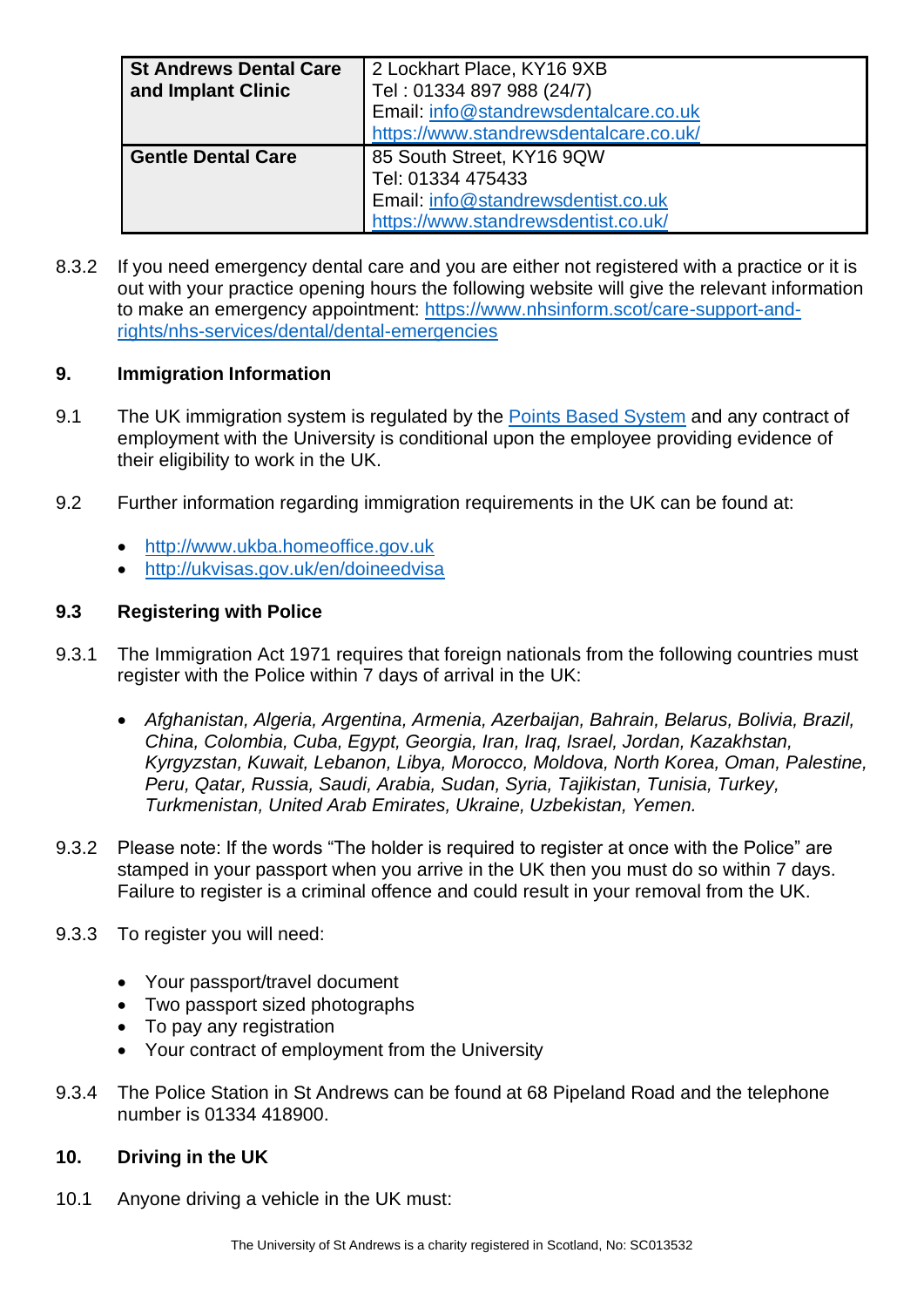- Have a valid, current licence to drive that type of vehicle.
- Be covered by insurance to drive that specific vehicle.
- Ensure that the vehicle is registered in the owner's name.
- Have valid road tax.
- Register the car if they are going to drive in the UK for 6 months or more.
- Have a valid MOT certificate for the vehicle.
- 10.2 Please note that if you bring your car from outside the UK into the UK for more than 6 months you will have to register the vehicle. This can be costly and it may be cheaper in the long run to consider buying a second-hand car in the UK when you arrive in the UK.

#### **10.3 Driving licences**

- 10.3.1 You must have a licence that allows you to drive in the UK. If you wish to drive in the UK, you must first find out whether or not you can use your existing licence and, if so, how long for. This will depend on where your licence was issued. You may be able to:
	- Drive in the UK using your current licence.
	- Apply to exchange your existing licence for a UK licence.

#### **10.4 Learning to drive**

10.4.1 If you wish to drive a car in the UK but do not currently hold a valid licence to do so, you will need to apply for a provisional licence and take a driving test in order to obtain a full licence. You will also need to understand the Highway Code.

#### **10.5 Car insurance**

10.5.1 If you drive in the UK, it is a legal requirement to be insured. There are different types of insurance based on the level of cover you want. You should check out as many different companies as possible before making your choice.

#### **10.6 Road tax**

10.6.1 You must ensure that road tax is paid for your car before you drive it. You can obtain a tax disc by completing an application form (V10) that is available from the Post Office or online via the [DVLA website.](https://www.gov.uk/government/organisations/driver-and-vehicle-licensing-agency)

#### <span id="page-9-0"></span>**11. Finding a school**

- 11.1 A list of local state (free) schools in the Fife and Tayside areas can be found on the following websites:
	- **Fife Council**:<https://www.fife.gov.uk/kb/education>
	- **Dundee City Council**: [https://www.dundeecity.gov.uk/service-area/children-and](https://www.dundeecity.gov.uk/service-area/children-and-families-service/education)[families-service/education](https://www.dundeecity.gov.uk/service-area/children-and-families-service/education)
- 11.2 If you choose to live out with these areas, then you should contact your local authority for a list of schools.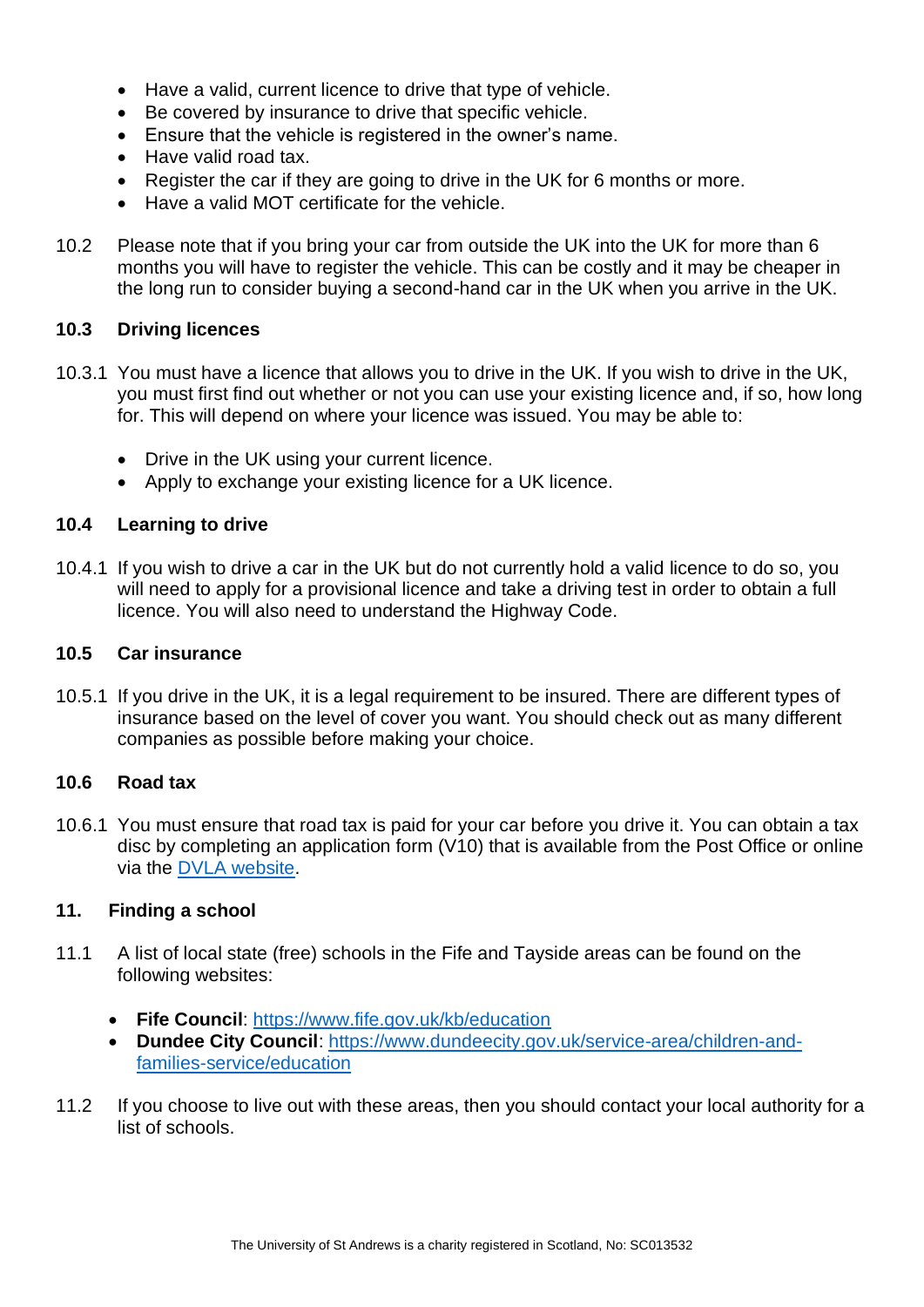- 11.3 There are also some private (fee-paying) schools in the area and the costs can vary considerably. In St Andrews the private independent school is [St Leonards](http://www.stleonards-fife.org/) and information can be found on its website.
- 11.4 We would recommend that you do research and make enquiries regarding which schools you would like to apply to, but you should also be aware that applications for state schools are considered on where you decide to live. It is sometimes possible for children to attend schools out with their catchment area but for information on how to do this you should approach the school of your choice directly.
- 11.5 The Scottish Education system is generally divided up as follows:
	- Primary School 4 to 11 years
	- Secondary School 11 to 18 years (compulsory 4 years with additional 2 years being optional)
	- Further Education College 16 years +
	- University 17 years +

#### **11.6 Special educational needs**

11.6.1 A pupil is defined as having Special Educational Needs if he or she has a learning difficulty that requires special educational provision to be made for him or her. Most schools should include information about their provision in their prospectus. Again, you can find more information on the local authority website.

#### **11.7 Nursery schools**

- 11.7.1 In Scotland, children from the age of 3 until they start school are entitled to a free nursery place (limited spaces). Information on state run nursery schools can be found via the local authority website detailed under schools. In St Andrews there are also several private nurseries which take babies as young as 6 weeks up to pre-school age. The costs will vary dependent on how many days/hours you wish your child to attend. Further information can be found on our childcare webpage: [https://www.st](https://www.st-andrews.ac.uk/hr/edi/carers/childcare/nurseries/)[andrews.ac.uk/hr/edi/carers/childcare/nurseries/](https://www.st-andrews.ac.uk/hr/edi/carers/childcare/nurseries/)
- 11.7.2 If a formal nursery is not for you there are also numerous independent childminders that offer a similar service except that they operate from their own homes. A list of child care providers can be found at the following site: [https://www.st](https://www.st-andrews.ac.uk/hr/edi/carers/childcare/)[andrews.ac.uk/hr/edi/carers/childcare/](https://www.st-andrews.ac.uk/hr/edi/carers/childcare/)

#### <span id="page-10-0"></span>**12. Childcare**

12.1 The University of St Andrews currently participates in the [Childcare Voucher Scheme](https://www.st-andrews.ac.uk/hr/salariesandpensions/childcarevouchers/) operated by Computershare Voucher Services. Childcare vouchers can be a more flexible way to meet the costs of your childcare expenses. Under the scheme, part of your salary can be used to pay for Childcare Vouchers and the vouchers you receive can then be exchanged, in whole or in part, for the childcare services that you use.

#### <span id="page-10-1"></span>**13. Religion**

13.1 Everyone in the UK has the right to religious freedom and there are many faiths practised within the UK.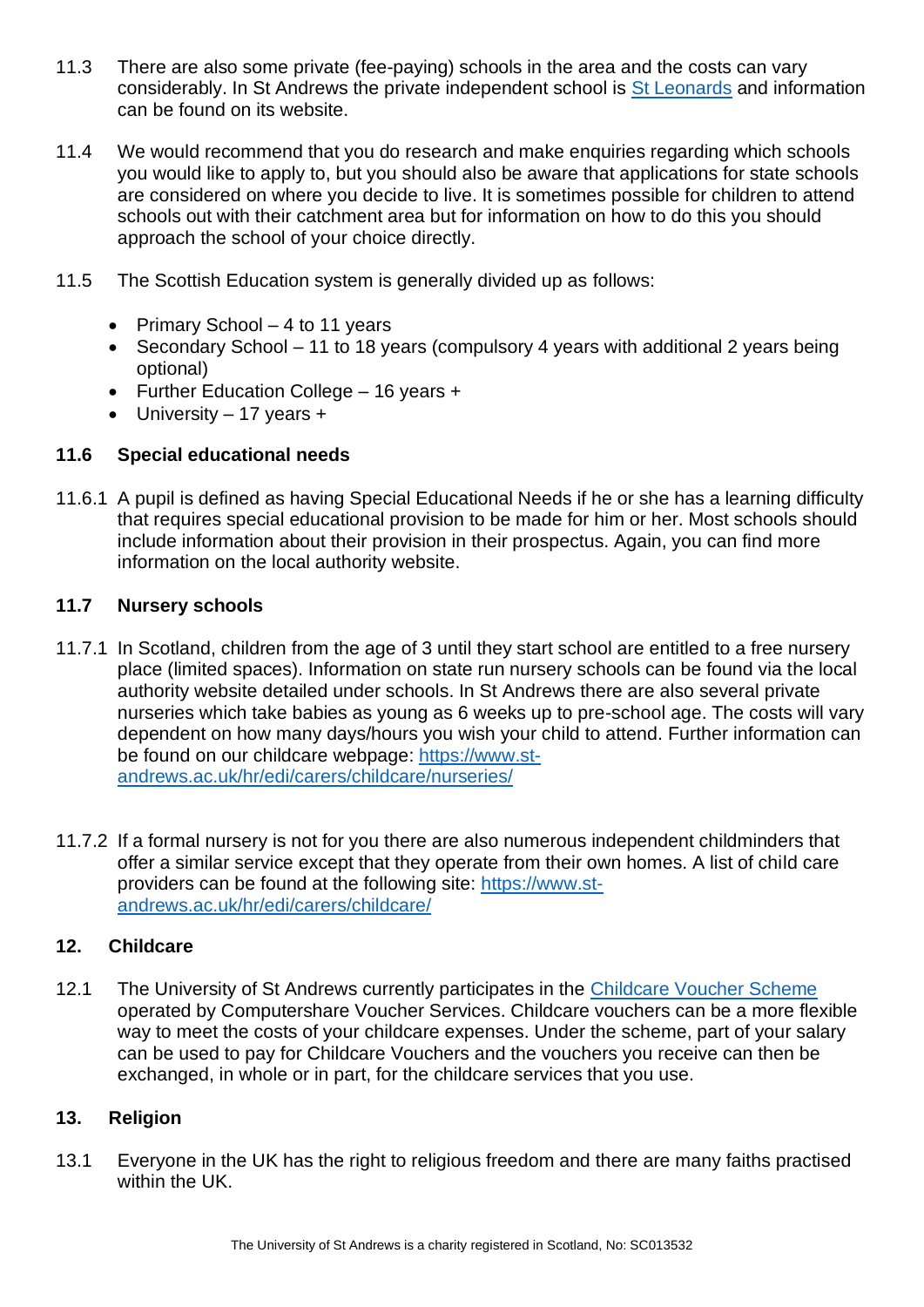- 13.2 The University has a [chaplaincy](https://www.st-andrews.ac.uk/chaplaincy/team/chaplain/) and while the foundation of the University was Christian and this perspective has pervaded the University's life for centuries, it does not occur at the expense of other faiths, who are also warmly welcomed at the University. While the Chaplain is Christian, he is also the creative link with many of other faiths, in particular the major ones, supporting and assisting them in their various activities
- 13.3 The Chaplaincy is a place where people of different religions and belief backgrounds regularly come into contact with each other, opening the way for dialogue and friendship.
- 13.4 Places of worship for a variety of faiths can be found at this link: [https://www.st](https://www.st-andrews.ac.uk/chaplaincy/chaplaincyandfaiths/)[andrews.ac.uk/chaplaincy/chaplaincyandfaiths/](https://www.st-andrews.ac.uk/chaplaincy/chaplaincyandfaiths/)
- 13.5 Details of local churches in St Andrews can be found at [https://www.st](https://www.st-andrews.ac.uk/chaplaincy/chaplaincyandfaiths/localchurches/)[andrews.ac.uk/chaplaincy/chaplaincyandfaiths/localchurches/](https://www.st-andrews.ac.uk/chaplaincy/chaplaincyandfaiths/localchurches/)

#### <span id="page-11-0"></span>**14. Holidays and Celebrations**

- 14.1 The University recognises 5 statutory holidays (25 and 26 December, 1 and 2 January and May Day which falls on the first Monday in May). However, there are other statutory holidays, normally referred to as Bank Holidays, recognised in other parts of the United Kingdom (Easter, Spring, Summer). You should note that on these Bank Holidays, most offices, banks and shops are closed, and public transport may run a reduced service.
- 14.2 In Scotland we have two other celebrations, Burns Night (25 January) and St Andrews Day (30 November). While the University does not close on these days, they are normally celebrated. Burns Night is the celebration of the life of the famous Scottish poet, Robert Burns and is celebrated on or around his birthday. It is an occasion to eat haggis, read his poetry and drink some whiskey! St Andrews Day is usually marked with a day of celebration of Scottish culture, with traditional music, food and dance.
- 14.3 In Scotland, New Year's Eve is called Hogmanay and is generally one of its larger celebrations. While there are formal street parties held in Edinburgh, Glasgow and the major cities, many Scots have their own celebrations. Traditionally, you would visit your friends and family just after midnight on 31 December, taking a piece of coal and some shortbread – to ensure their house has food and warmth for the next year. You would also take a bottle of your favourite drink and you exchange drinks with your host.

#### <span id="page-11-1"></span>**15. Local Services**

15.1 St Andrews is a busy town with a variety of shops and businesses catering to the needs of local people, students, golfers and tourists. There are several supermarkets; the major ones are listed below:

| <b>Tesco Stores</b> | 138-140 Market Street   |
|---------------------|-------------------------|
| <b>Sainsburys</b>   | 71 Market Street        |
| Aldi                | <b>Tom Stewart Lane</b> |
| <b>Morrisons</b>    | 45 Largo Road           |

15.2 The Post Office, situated in the shop WH Smith on South Street (next to the Bank of Scotland), has a wide range of services you may find useful.